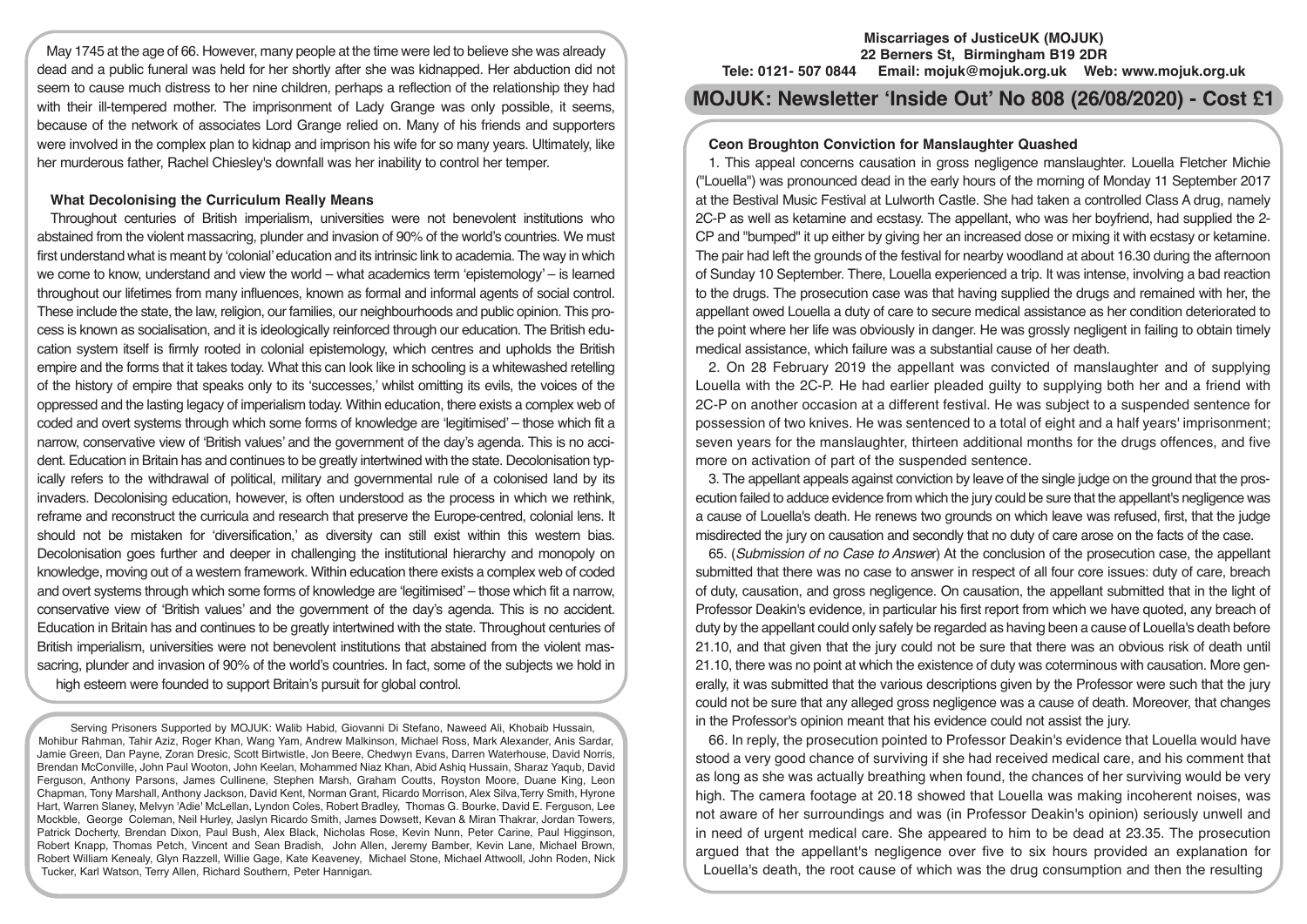effects. It was submitted that causation was properly a matter for the jury who should have the final decision on issues in relation to which expert evidence had been given. The respondent relied on Misra which was said to be similar (albeit in the context of medical negligence) in that the experts could not (as Professor Deakin could not in the appellant's case) definitively exclude the possibility that the patient would not have died even with appropriate medical care. This court concluded in Misra that there was a case to answer.

67. The judge rejected the submission of no case to answer. He acknowledged that Professor Deakin could not say beyond reasonable doubt that Louella would not have died in any event, but he did not think that her death was inevitable. She had a very good chance of surviving if she received medical help before she became unresponsive. The judge noted that the Professor had thought that it was very likely that Louella would have survived if she had received medical treatment before 21.10 and likely thereafter. He added: "The co-existence of a likelihood that the deceased could be saved with medical assistance and a breach of duty will be for the jury to decide. There is sufficient evidence of both a breach of duty before 21.10 and after that time; there is sufficient evidence that it was likely that the deceased could be saved both before and after that time.

68. With respect to the submission that causation could not be proved because Professor Deakin, adopting the criminal standard of proof, was unable to rule out that death would have supervened anyway, the judge accepted the prosecution submission that it was contrary to the decision in Misra. He concluded that the submission suggesting the Professor's evidence was unreliable given the changes in his opinion was a matter for the jury.

89. (Discussion) To establish the guilt of the appellant the prosecution had to make the jury sure that at the time when Louella's condition was such that there was a serious and obvious risk of death the appellant was grossly negligent in failing to obtain medical assistance and that such assistance would have saved her life. That she was having a bad trip, or the time had come when medical help was needed is not enough. In a case of this sort, as in medical cases involving health professionals, there needs to be a clear focus on when the condition of the deceased reached the threshold of serious and obvious risk of death, what the accused should have done then and the prospects of survival at that point.

90. The prosecution in this case did not fix on a time at which it was contended that Louella's condition posed an obvious and serious risk of death rather, as the judge explained in the summing up: "It will be necessary … for you to carefully consider the events, looking closely at the timing of the moving images on the Defendant's phone, between 17.53 and 23.24 and how the deceased appeared. The timing and content of messages between the Defendant and others and evidence of voice calls. It cannot be said that there was a duty of care or a breach of duty at the start, it's the Prosecution's case that as time went on you can be sure that a reasonably competent, prudent and sober person of the Defendant's age and experience would have known that he had created a state of affairs which had become life threatening, and would have appreciated her serious deterioration and obtain medical help for the deceased. It will be for you to decide if or when that time arose. The Defence say that it never arose and that in the circumstances at the time, he did all that was reasonable to help her."

91. In the passages dealing with causation, the judge linked the breach of duty with causation: You will have to assess the time from which he was in, in breach and medical aid was needed, what was the likelihood of survival? Are you sure that the failure to obtain medical help at that time was a substantial cause of her death?

92. The task of the jury was far from easy given that they had no help from the experts on the

mechanic where, when you take your car for a service, they tell you they're going to set it alight. You tell them that doesn't seem right, but they insist this is a well-thought-out policy, it's even been approved by Chris Grayling, and "we lead the world in repairing things by incinerating them". Then, one month later, when it's revealed there are three thousand charred vehicles blocking the entire town, they announce they're reviewing their policy, but it's not their fault, no one will resign, and in a poll, 41 per cent say they would still vote for them to carry on "fixing" their vehicles.

## **Adulterous Judge Who Had His Troublesome Wife Kidnapped and Exiled to St Kilda**

Kate Scarborough, Scottish Legal News: During his lifetime, James Erksine, Lord Grange, Scotland's Lord Justice Clerk from 1710 to 1714, was best known for his eccentric opposition to the Witchcraft Act of 1735 which aimed to ensure there would be no return to the infamous witch hunts which had claimed the lives of so many women. Erskine was regarded as a pious Presbyterian, and was part of the religious Gestapo that ran Scotland. He had Jacobite sympathies, but never publicly admitted them due to his social standing. He was also a spectacular hypocrite of the sort Burns had in mind when he wrote Holy Wullie's Prayer. When his long-running affair with Fanny Lindsay, a coffee shop proprietor in Edinburgh's High Street, was discovered, Erskine's wife (who was well-known for her temper and erratic behaviour) became even more unhinged.

Lady Grange, or Rachel Chiesley, was known as a 'wild beauty' in her youth and it is likely that she was pregnant when she married Erskine three years before his appointment as Lord Justice Clerk. The marriage, which produced nine children, was not a happy one. And it appears that Erskine was somewhat afraid of his wife – perhaps for good reason. Bad temper ran in her family, it would appear. When Rachel was around 10 years old her irate father expressed his anger about having to pay his wife aliment by shooting the Lord President Sir George Lockhart of Carnwath. Over the years, Lady Grange's behaviour became increasingly erratic and, by 1730, tensions were at boiling point. In the spring of 1730, Lady Grange signed an official letter of separation from James Erskine. However, their troubles only increased.

Lord Grange did have a part to play in his wife's rising anger, as the discovery of his affair with Fanny Lindsay and the removal of Rachel's factorship of their estate in Preston only added fuel to the fire. After putting up with his wife's aggressive and irate behaviour for nearly 25 years, Lord Grange decided it was time to take action against her and, in January 1732, he had her abducted from her home. The abduction was conducted by two noblemen with a few of their men, and it was said to be a struggle to capture and imprison the feisty Lady.

As David Maclennan WS notes: "There was a struggle and she was thrown to the floor, gagged and even lost some of her teeth and hair. She was badly cut and bruised on her face which bled." Once captured, she was slowly taken across the country, never staying in one place for too long, towards the West Coast. The first place she was held for a lengthy period was the island of Hesker, where she remained for a few years. Thereafter, she was confined to the Isle of Hirta in the St Kilda archipelago. Lady Grange was imprisoned on Hirta in a Cleit, a stone storage hut, from 1734 for eight years. The structure still stands today. During this time she was said to have drunk all the whisky she could get her hands on and wandered the shores. The island inhabitants were kind and even helped to smuggle some letters to Edinburgh for her.

The letters to her lawyer told of the bleak and miserable conditions of her imprisonment. She was, at times, unaware of where she had been taken and was not provided with food or clothes. Her 'house' on the island of Hirta was little more than a stone hut with a soil floor and was barely weatherproof. A rescue attempt was made but, by the time the party reached the island, she had been moved. She was taken to Assynt in Sutherland and finally to the Isle of Skye where she died in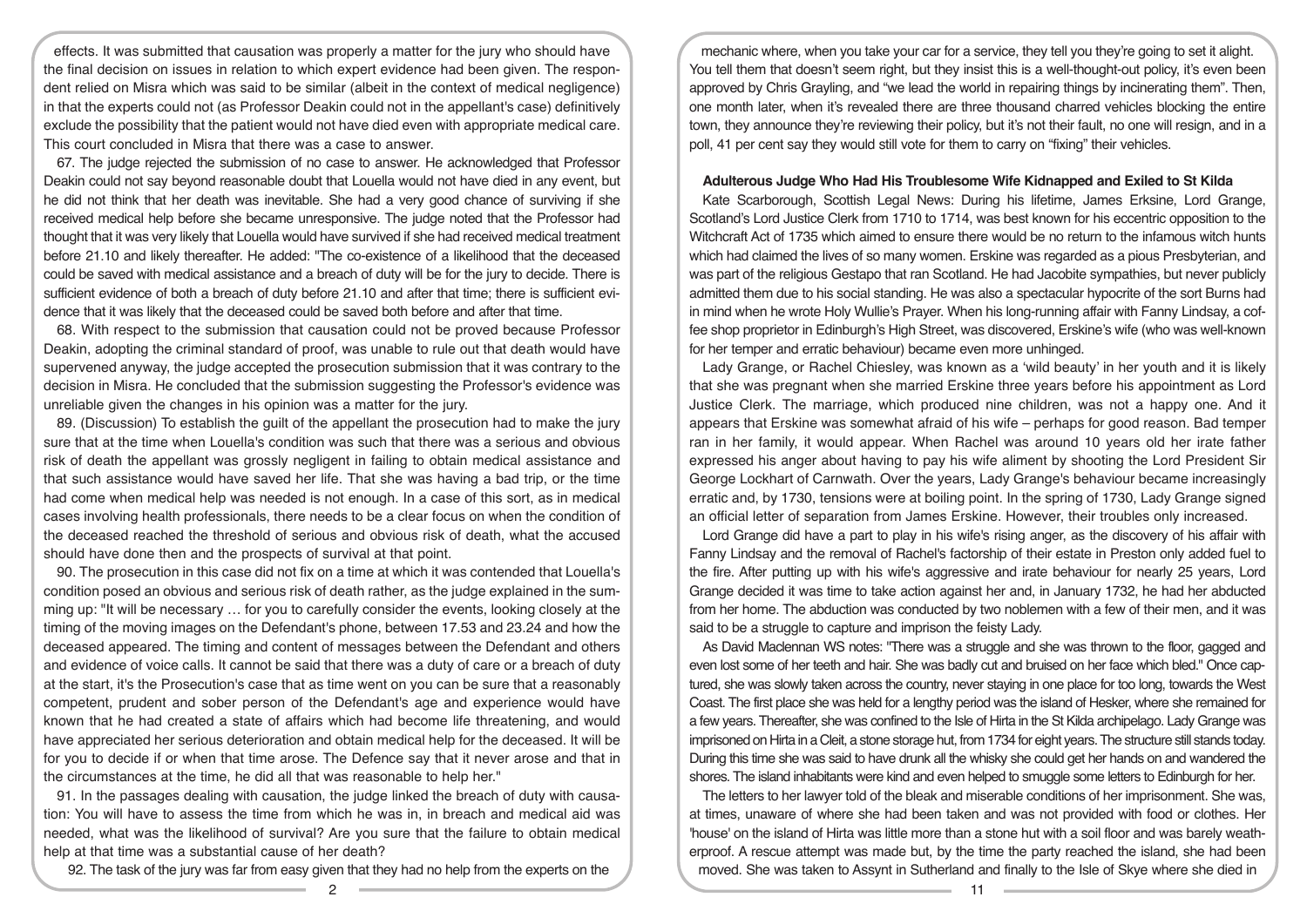had happened in Beethoven's year, he'd have been downgraded from a predicted A to a C because Bonn Comprehensive didn't have any As the previous year. If the Premier League hadn't been completed this year, Liverpool should have been given fourth place, because, in spite of them being 137 points clear at the top, that's where they normally finish.

This is so efficient, no students need to bother learning anything, they're just given the grades that school got before, so the schools can be turned into flats. This should be the rule in every other area as well. So to make the justice system fairer, each town has to send the same number to prison every year. If Luton sent fewer this year than in 2018, the local council takes 40 random people out of Lidl and gives them all six years for armed robbery. But the way they dealt with these exams seems to fit a pattern. Because this government had the same approach for increasing NHS fees for foreign nurses. A decision the prime minister might as well have responded to by saying: "I am sick and tired of foreigners coming over here and saving my life as a sneaky way of earning money off our health system. If they can't be bothered to pay for the privilege, they don't deserve to save my life.

Eventually, someone spotted a flaw in this proposal so they abandoned it, and replaced it by announcing an end to the furlough scheme, because we could no longer afford to let people stay at home and not work, just because they'd been ordered to stay at home and not work. Boris Johnson was probably about to make a traditional Conservative speech, saying: "If someone has been put out of work because I've ordered them to stay at home, they should go and look for work somewhere else. Maybe there's a job in the toilet, or underneath the settee." Instead, they abandoned that and announced instead that all schools would reopen in June, which would also be when the world-beating, game-changing track and trace would be ready, until they abandoned both of those.

So they announced there was no need to wear a face covering, as they made no difference, until they amended that slightly to "Everyone HAS to wear a mask". Then every minister said something slightly different, such as: "In shops you must wear a mask and play a flute" or "if you have breathing difficulties you must wear one over your arse." So these people calling for Gavin Williamson, the education secretary, to resign are being thoroughly unfair. He was simply following the rules of his government, in proposing something mad, sticking to it despite the opposition of everyone, then cancelling it while saying no one could possibly have foreseen the thing that everyone foresaw. But they seem to get away with it, so they'll probably carry on like this. Next week they'll announce prisons will be turned into aquariums, and longterm prisoners have to paint themselves yellow and orange and pretend to be tropical fish.

Then they'll abandon that, saying no one could have predicted the findings of a report that concluded prisoners don't have gills. But never mind, because to save money on expensive training, heart surgeons will be chosen by the National Lottery, though you'll be restricted to liver transplants if you needed the bonus ball. To save further public money through efficiency, the library service will be merged with the navy, and the romantic fiction D to H section will be used as an aircraft carrier. nd none of them responsible for these schemes will ever resign. Priti Patel could be filmed making balaclavas out of the Queen's corgis to sell to the Continuity IRA to raise money for the Campaign to Fill the Sea with Plastic and Particularly Poisonous Whale-Killing Mercury, and she'd say she'd done nothing illegal, and Johnson would say he'd drawn a line under it, and what the British people wanted was to see her get back to being an incompetent psychopath as soon as possible.

In spite of all this, they remain slightly ahead in the polls, as if around 40 per cent of the population has now forgotten there are any other parties. So you might as well ask them which moon they'd prefer to go round the Earth. We're now run by a government that's the equivalent of a car

question of when Louella's condition was clearly life threatening (as the judge put it as short-hand for a serious and obvious risk of death). We have noted that Professor Deakin, on viewing the video taken at 20.18, described her as being "seriously unwell and in need of urgent medical care" rather than at serious and obvious risk of death. Nonetheless, having determined when that state of affairs existed there would have been no difficulty in concluding that the appellant should immediately have tried (or continued to try) to get help. It would necessarily take time to arrive and for treatment to commence. That is when the question of survivability would become relevant.

93. The appellant made attempts to get assistance. He told Ezra Campbell at 19.13 to "get the medics" to the forest and again at 20.25. He sent a Google Maps pin to Ezra Campbell at 20.39. Shortly after 21.00 a search was made of the Ambient Forest where, mistakenly, the searchers thought the appellant and Louella were located. It is not plausible to suppose that the appellant was acting in a grossly negligent way whilst actively seeking help for Louella at that time and it is for that reason that a good deal of attention was paid at trial and in Professor Deakin's evidence about the state of affairs when the video was taken shortly after 21.00. His opinion focussed on survivability at 21.10.

94. We respectfully agree with the observation made by the single judge, reflecting the submission advanced by Mr Kamlish, that the only evidence dealing with causation was that of Professor Deakin. None of the other experts gave evidence which went to that issue. It was not in doubt, even given the uncertainties surrounding the precise mechanism of death and the part played by the different drugs which Louella had taken, that the drugs caused the death and that medical intervention could have saved her. It was Professor Deakin who gave the evidence relevant to the issue of causation. In that he was in a similar position to the doctor who gave evidence in the trial of Morby in 1882.

95. Neither did the results of Dr Morley's internet searches add to Professor Deakin's evidence. Experts may, of course, rely upon the work of others in forming their opinions. The two peer reviewed papers dealing with six patients who had consumed 2C-P are examples of the type of material an expert may bring to bear in forming an opinion. But they said nothing about the chances of survival of a 2C-P taker who was at a serious and obvious risk of death. The fact that three of the patients needed nothing more than rest and the other three Valium suggests that the problems were of an entirely different order. Dr Morley was right to disavow reliance upon the newspaper report his searches had exhumed. A report of this nature is far removed from the type of material than an expert could pray in aid to support an expert opinion. Moreover, had it been found by the industry of the prosecution rather than Dr Morley it is inconceivable that it would have been admissible in evidence.

96. Like the jury, we are left with the Professor's evidence which, echoing Lord Coleridge's language in Morby, he gave "under a high sense of duty and responsibility". He was careful not to overstate his position. It is striking that in his original report the Professor expressly addressed himself to the criminal standard of proof, rather than scientific certainty, but found the evidence wanting. He was happy with the civil standard of proof, the balance of probabilities. The furthest he would go when pressed further was in suggesting that there was a 90% chance of survival at 21.10 if medical attention had then been provided. He used various epithets to describe the position then and thereafter, but it is abundantly clear that was the high-water mark for survival and that the chances diminished as time went by, albeit remaining good. The diminishing chances of survival were expressly referred to in the opening of the prosecution to the jury.

97. We have referred to Gian (paragraph 22 above) and noted Miss Darlow's submission founded upon it that the jury is not required to assess evidence on the basis of scientific certainty, and nor are they bound to consider hypothetical possibilities. The relevant passages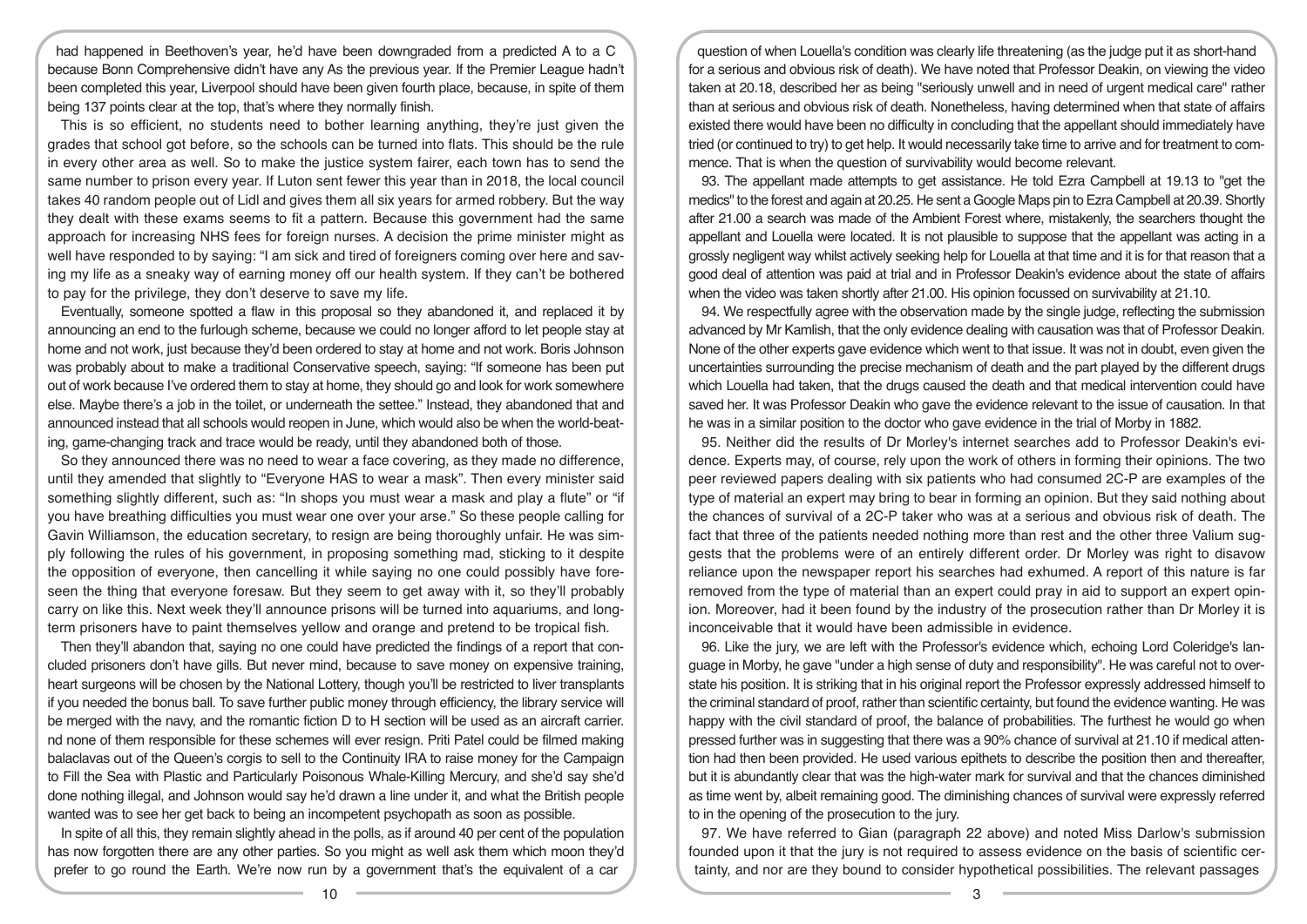from Gian are these: "21. Dr Jerreat's opinion was, throughout, clear. His opinion was that the victim had died of neck and stab wounds. He said in re-examination:- 'My opinion is that she has died of the neck and stab wounds and that the cocaine intoxication is not an event, but there are always cases that you cannot completely exclude and in theory these are possibilities. I do not think that has occurred in this case where you have clear bruising, you have a clear action in the stabbing and the removal of the neck. As I was asked, it was not a clean removal, it was not quick, it was very slow and it would have taken some time and this is all while the person is still alive. So it would be highly unusual that you would perform this process just as they were dying of cocaine intoxication.' 22. In our judgment, the judge was correct in refusing to withdraw the case from the jury merely on the basis that Dr Jerreat could not exclude a theoretical or hypothetical possibility that the victim had died from cocaine poisoning. There is ample authority for the proposition that the mere fact that as a matter of scientific certainty it is not possible to rule out a proposition consistent with innocence does not justify withdrawing the case from a jury. Juries are required to consider expert evidence in the context of all other relevant evidence and make judgements based upon realistic and not fanciful possibilities. (See Bracewell [1979] 68 Cr App R 44, Dawson [1985] 81 Cr App R 150 and Kai-Whitewind at paragraphs 88, 89 and 90). The Court of Appeal endorsed Boreham J's direction in Bracewell. In that case the defence raised the possibility that the victim had been strangled, recovered and then suffered a heart attack, a sequence of events which could not be ruled out as a matter of scientific certainty. The judge directed the jury not to judge the case scientifically or with scientific certainty but to decide whether, on the whole of the evidence, they were sure. The Court of Appeal endorsed that direction which correctly drew the distinction between scientific proof and legal proof. It pointed out that the medical evidence was only part of the material on the basis of which the jury had to reach a decision."

98. This extract demonstrates the hypothetical nature of the alternative cause of death being considered in Gian and also in Bracewell. It illuminates the reality that in many homicide cases determining the cause or causes of death does not rely exclusively on expert opinion but can be collected from surrounding circumstances.

99. Professor Deakin was not asked to consider hypothetical alternative causes of death of the sort canvassed in Gian and the cases therein cited. There were two concurrent causes of death in issue: first, the effect of the drugs taken by Louella and secondly want of medical attention after the time when her condition became obviously critical. There was no evidence beyond that of Professor Deakin of a non-expert nature which could help answer the relevant question.

100. It is unhelpful to attempt to contrast scientific certainty (put at 100%) with a different figure for legal certainty. Human beings asked the question whether they are sure of something do not think in those terms. In the context of causation in this very sad case the task of the jury was to ask whether the evidence established to the criminal standard that, with medical intervention as soon as possible after Louella's condition presented a serious and obvious risk of death, she would have lived. In short, had the prosecution excluded the realistic possibility that, despite such treatment. Louella would have died?

101. In our judgment none of Professor Deakin's descriptive language achieved that. Even his description of a 90% chance of survival at 21.10, were medical help available, leaves a realistic possibility that she would have lived.

102. Misra is a different case. The evidence in support of causation needs careful attention. The case is not authority for the proposition that causation is always a matter for the jury

erally good communication about the reasons for such actions by most prison managers. For some weeks, there was a sense of prisoners, children and staff 'being in this together'."

However, as the Inspectorate's SSV programme progressed inspectors identified "increasing levels of stress and frustration among many prisoners and evidence that prisoner wellbeing was being increasingly affected by the continuation of restrictions. Governors of individual establishments in the public sector were unable to make local adjustments to their regimes without permission from HM Prison and Probation (HMPPS) Gold Command, which delayed relaxation of restrictions which had already served their purpose in individual locations. This meant that 16 weeks after the restrictions were imposed, most of them were still in place."

Children in public sector custody lost face-to-face education and for some exceptionally vulnerable individuals in women's prisons, who usually benefitted from a range of specialist support services provided by external providers, the absence of these services was extremely damaging. For these prisoners, the long hours of lock up were compounded by the sudden withdrawal of services on which they depended, and self-harm among prisoners in prisons holding women has remained consistently high throughout the lockdown period."

Mr Clarke noted the hard work over five months by prison staff to provide decent conditions for those in their care, "and for the most part they have been successful. Our SSV reports highlighted much notable positive practice." However, he added, "in some prisons, at certain times, conditions fell below an acceptable minimum, particularly in relation to time out of cell, time in the open air and showers. For example, some quarantined, isolated or shielded prisoners did not have access to time in the open air for a week or more and did not have a daily shower." Overall, Mr Clarke said: "In prisons, there is now a real risk of psychological decline among prisoners, which needs to be addressed urgently, so that prisoners, children and detainees do not suffer long-term damage to their mental health and well-being, and prisons can fulfil their rehabilitative goals. At the time of writing, HMPPS are in the process of implementing their recovery plan for prisons, which involves individual establishments applying for permission to move to a new regime stage and then implementing (when authorised to do so) Exceptional Delivery Models (EDMs). This is all set out in the National Framework for Prison Regimes and Services. This document also makes clear that 'progress will be slow and incremental, and restrictions may need to be re-imposed in the event of local outbreaks'. In light of the findings in this report, simply re-imposing the restrictions that were necessarily applied in the early stages of the outbreak would be too narrow an approach. We have seen many prison leaders who are convinced that they could have delivered more purposeful and more humane regimes without compromising safety, and who are frustrated by the restrictive approach they have been forced to take. Every establishment is different. Local initiative, innovation and flexibility which recognises those differences should surely be encouraged, and not stifled."

## **Government's Approach to Everything it Does: Make Deranged Choices and Watch Britain Burn**

Mark Steel, Independent: Imagine if any student wrote an exam paper in the way the government has handled the issue of marking the exams. They'd write "The main cause of the First World War was the Mona Lisa, which was written in 1985 by Catherine the Great." Then they'd insist this was "fair and accurate" following a "robust process", until 15 million people screamed it made no sense. Then the student would say it wasn't his fault because his computer was broken. In the government's defence, how could anyone have worked out in advance that marking down students from a school because that school hadn't achieved such high marks before might be a problem? If a pandemic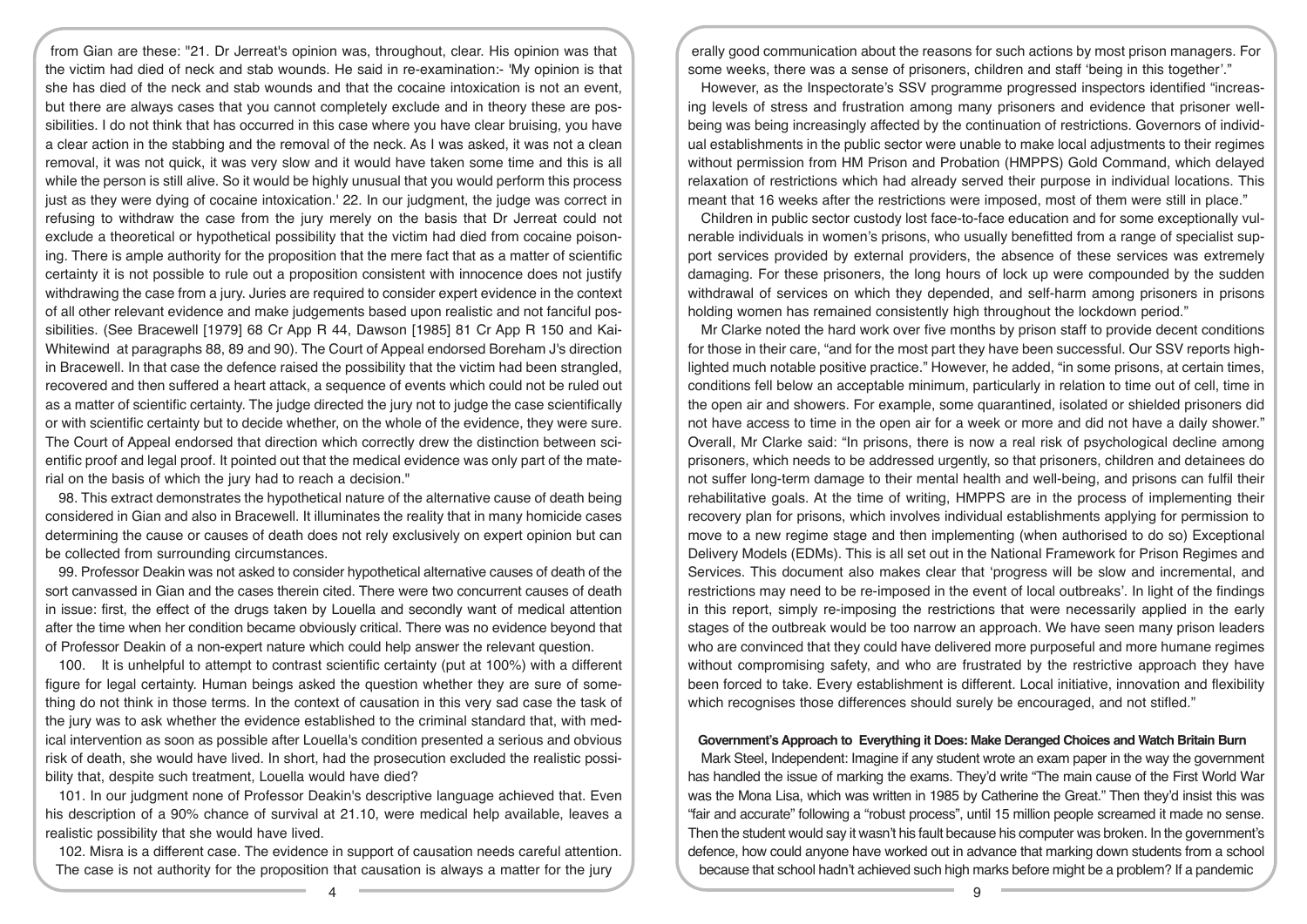Obtaining Evidence: Those considering bringing a private prosecution will require legal advice when it comes to deciding whether to commence one. When the CPS considers bringing a prosecution it assesses whether the Full Code Test is satisfied: whether there is sufficient evidence against the accused and whether it is in the public interest to bring the case to court. A private prosecution does not have to satisfy the Full Code Test but it is unlikely that a solicitor or barrister will advise bringing a private prosecution if the Test is not met.

As with the CPS, anyone considering bringing a private prosecution has to assess the strength of the evidence they believe they can assemble to support their case. At this stage, expertise in identifying the important evidence, obtaining it and analysing it is so important. Once proceedings have been issued, there are a number of methods for obtaining material for evidential purposes, these can include: Bankers Books Evidence Act 1879, which covers the use of bank statements and records as evidence A witness summons under Criminal Procedure (Attendance of Witnesses) Act 1965, s.97 Magistrates' Courts Act 1980 or para 4, Schedule 3 to the Crime and Disorder Act 1998. In order to obtain information from a potential witness or for them to provide a witness statement and attend court to give live evidence. Case management directions.: Such matters should be managed by those with the relevant experience, who can utilise the options available to obtain the material necessary to support a case.

Private prosecutions are seen as an efficient and cost-effective way of obtaining justice. Generally, someone bringing a private prosecution will be able to recover the reasonable costs of their investigation and prosecution from central funds. This can be the case even if the prosecution was unsuccessful. Under section 17 POA, the court can order payment from central funds "of such amount that the court considers reasonably sufficient to compensate the prosecutor for any expenses properly incurred by him in the proceedings". If the court considers it inappropriate for the prosecution to recover the full amount it can order payment from central funds "of such lesser amount as the court considers just and reasonable". Section 18 enables a private prosecutor to recover costs from the convicted defendant.

Due to this, a private prosecution can be seen as a more attractive option than civil litigation. In a civil litigation case, the person bringing the claim may well be successful but will be left out of pocket if the defendant does not have the ability to pay the costs that he has been ordered to pay. What should also be remembered is that in a private prosecution the prosecutor is rarely made to pay the defendant's costs; even if the prosecution is unsuccessful. Section 19 POA allows a defendant to claim for costs if they have been caused financial loss due to an unnecessary or improper act or omission by a private prosecutor. But if a case has been built and managed properly this is unlikely to be an issue. Private prosecutions are recognised by both the law and the courts as a vital option for those seeking justice. As a result, the system has been developed in a way that ensures that justifiable costs can be recovered by those bringing such prosecutions.

#### **Continued Severe COVID Regime Restrictions Risk Psychological Decline in Prisoners**

Continued severe regime restrictions in prisons – at times amounting effectively to solitary confinement – have created "a real risk of psychological decline among prisoners, which needs to be addressed urgently." Publishing a review of short scrutiny visits (SSVs) undertaken between April and July, Mr Clarke said: "The restrictions imposed in March 2020 undoubtedly helped to prevent the spread of the virus. While many of these limitations were extreme, there was a high level of acceptance and cooperation among prisoners, supported by gen-

whatever the underlying evidence. No issue should be left to a jury unless there is sufficient evidence upon which it can be satisfied so it is sure. It is true that the two prosecution experts who gave evidence on causation spoke in varying descriptive language, including the balance of probabilities. That said, amongst the evidence by one expert was that he was "as certain as one can be he would have survived". There was evidence of the general statistical chances of dying from the relevant condition even with appropriate medical treatment (contested but coalescing around 5%); but at two points in the judgment (paragraphs 21 and 74) there is reference to the view of one of the experts that the fact that the victim was a 31-year-old man in otherwise good health was a factor which reduced his statistical chance of dying and that he was in fact doing well before the negligence supervened.

103. In our view, this is one of those rare cases (as was Morby) where the expert evidence was all that the jury had to assist them in answering the question on causation. That expert evidence was not capable of establishing causation to the criminal standard. Miss Darlow's final submission that at 21.10 Louella was deprived of a 90% chance of survival was an accurate reflection of Professor Deakin's evidence but, for the reasons we have explained, that is not enough. Put another way, if an operation carried a personal 10% risk of mortality, both patient and clinicians would be able confidently to say that the chances of survival were very high or very good (to take two phrases used by the Professor) but none could be sure.

104. In respectful disagreement with the judge, we conclude that the appellant's main argument, that the case should have been withdrawn from the jury, is established. Applying the Galbraith test (R v. Galbraith [1981] 1 WLR 1039), taken at its highest, the evidence adduced by the prosecution was incapable of proving causation to the criminal standard of proof. The appeal against conviction for manslaughter must be allowed.

# **'Procedural Muddle': Family Case Came Before 15 Judges**

A family case involving allegations of controlling and coercive behaviour came before at least 15 judges, the Court of Appeal has revealed in a judgment highlighting the importance of judicial continuity. In R v P (Children: Similar Fact Evidence), the court set aside a case management decision to exclude evidence in family proceedings ahead of a fact-finding hearing. The case concerns a father's application for contact with his two young children. The mother opposes contact, alleging that the father subjected her to extreme coercive and controlling behaviour, and sexual abuse including rape. To support her case, she wanted to rely on evidence which she argued showed similar coercive and controlling behaviour by the father towards another woman. The evidence was excluded.

The father began proceedings in October 2017. Lord Justice Peter Jackson said: 'It is unnecessary to describe the extremely difficult procedural history in full. It is enough to say that there has unfortunately been no judicial continuity, with the case coming in front of at least 15 judges, that the parents have both been unrepresented at times, that the papers that were before the judge ran to 1,600 pages, that the mother now has an intermediary, and that a fact-finding hearing listed [this month] was the sixth occasion on which such hearing had been listed. It is not at all surprising that the judge, who was new to the case, was determined that that hearing should go ahead if possible.'

The father's relationship with the other woman 'was played out in an unsatisfactory way against repeated attempts to hold a fact-finding hearing', Jackson LJ said. Last November the matter came twice before another deputy judge, whose order did not relate to the question of the disputed evidence. Jackson said the 'procedural muddle' arose in part from a lack of judicial continuity. When